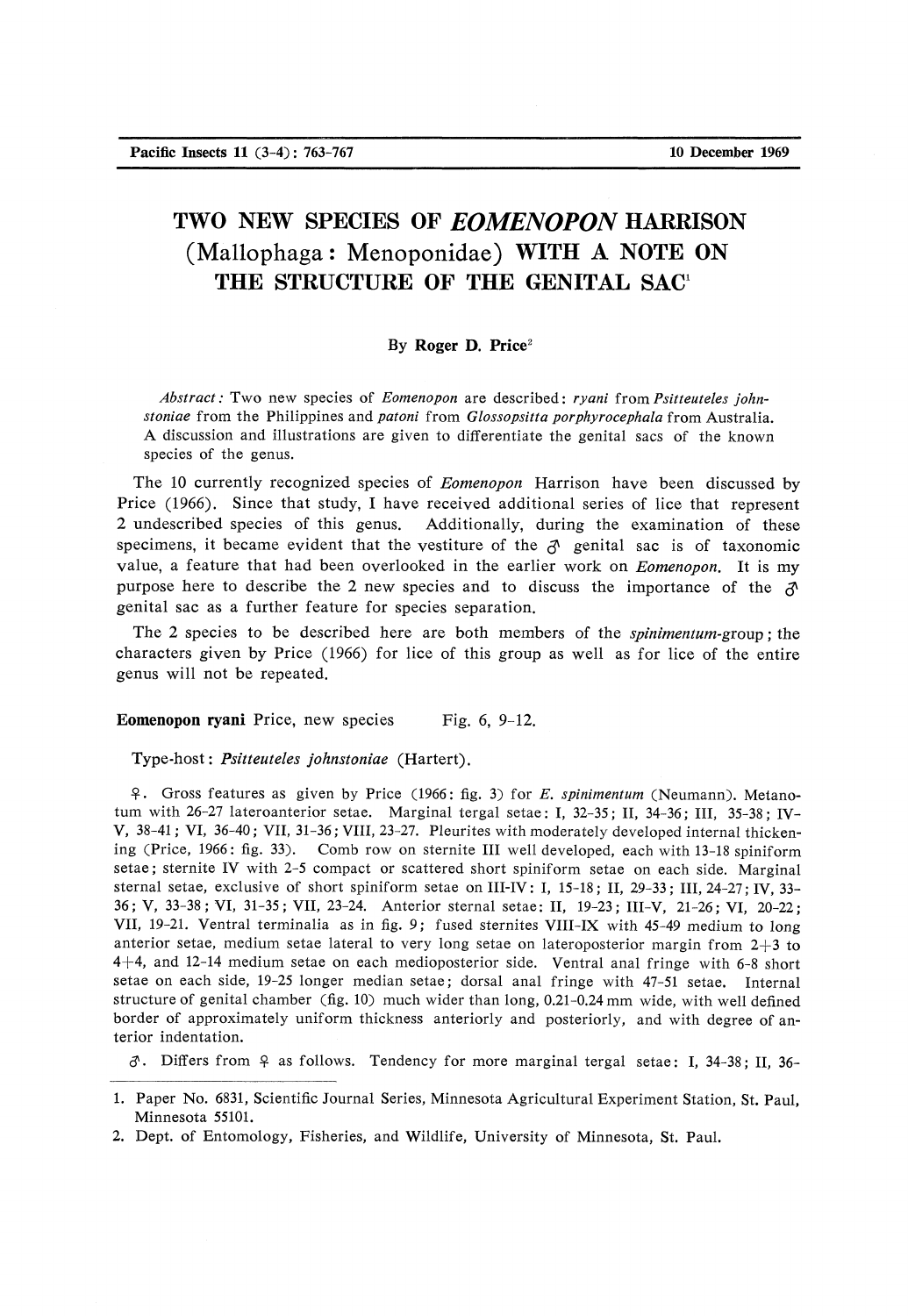39; III, 39-40; IV, 38-40; V-VI, 40-41; Vll, 39; VIII, 30-31. Sternite IV with only 0-2 short spiniform setae on each side. Marginal sternal setae, exclusive of short spiniform setae on III-IV: I, 17; II, 32; III, 27-29; IV, 37-38; V, 35-40; VI, 32-33; Vll, 28-32. Sternite VIII with 20-21 marginal, 18 anterior setae. Ventral terminalia as in fig. ll ; sternite IX marginally with 55-58 setae, submarginally with 6-7 very long setae, and medioanteriorly with patch of 13-16 setae. Genitalia as in fig. 12, large and complex with evenly curved left paramere; total length of genitalia 1.34-1.50 mm. Vestiture of genital sac close to that of fig. 6, with basal portion having larger irregular denticles and few fine spinules, lateroanterior 1/3 or so having smaller irregular denticles and stout spines, and without conspicuous ornamentation diagonally between these regions.

Dimensions (in mm): Preocular width,  $\varphi$  0.48-0.50,  $\varphi$  0.49-0.50; temple width,  $\varphi$  0.62-0.65,  $\delta$  0.64-0.65; head length,  $\epsilon$  0.35-0.37,  $\delta$  0.35-0.37; prothorax width,  $\epsilon$  0.48-0.52,  $\delta$  0.48-0.51; metathorax width,  $9 \t 0.62-0.64$ ,  $7 \t 0.61-0.64$ ; total length,  $9 \t 2.54-2.63$ ,  $7 \t 2.83-2.96$ .

Holotype *\$* (BISHOP 8238), *Trichoglossus johnstoniae,* Philippine Is., Mindanao, Cotabato, Tupi, Kablon, Mt. Matutum,  $3700-5500$  m,  $16$ , VI,  $1966$ , N. Wilson  $(2582)$ ; in the collection of Bishop Museum, Honolulu, Paratypes: 5 *QQ,* same data as holotype; 2 *QQ,* 1 <3\ same as holotype, except 2500-3700 rn, 27.VI.1966 (3314) ; 5 *QQ,* same as holotype, except 2500- 3700 m, 28.VI.1966 (3342, 3345).

*Eomenopon ryani* is closest morphologically to *E. denticulatum* Harrison, *E. cardinalis*  Price, and *E. semilunare* (Piaget). The *\$Q* are separable on the basis of the vestiture of the genital sac; additionally, the  $\partial \mathcal{S}$  of *E. denticulatum* and *E. semilunare* have only 5-10 medioanterior setae on the genital plate and those of *E. cardinalis* have a significantly larger temple width of 0.70-0.74 mm. The *QQ* of *E. cardinalis* have a pronounced gap between the shorter and longer setae on the lateroposterior margin of fused sternites VIII-IX and have a larger temple width of 0.68-0.71 mm; the *QQ* of *E. semilunare* have an internal genital chamber structure of different shape; the *QQ* of *E. denticulatum* have only 0-2 setae lateral to longer setae on the lateroposterior margin of fused sternites VIII-IX and usually have the anterior border of the internal genital chamber structure thicker than the posterior border.

#### Eomenopon patoni Price, new species Fig. 2, 13, 14.

## Type-host: *Glossopsitta porphyrocephala* (Dietrichsen).

£. Differs from £ of *E. ryani* as follows. Marginal tergal setae: I, 33-40; II, 36-40; III, 37-38; IV-VI, 37-42; Vll, 35-36; VIII, 22-26. Sternite IV with 4-6 short spiniform setae usually in compact row. Marginal sternal setae, exclusive of short spiniform setae on III-IV: I, 14-22; II, 33-36; III, 27-32; IV, 33-37 ; V, 33-39; VI, 31-37; Vll, 23-27. Anterior sternal setae: II, 17-21; III-V, 21-28; VI, 19-24; Vll, 20-21. Ventral terminalia as in fig. 13; fused sternites VIII-IX with only 39-42 anterior setae, medium setae lateral to very long setae on lateroposterior margin from  $2+2$  to  $3+4$ , and  $9-10$  medium setae on each medioposterior side. Ventral anal fringe with 6-9 short setae on each side, 16-18 longer median setae; dorsal anal fringe of 44-52 setae.

 $\beta$ . Differs from  $\beta$  of *E. ryani* as follows. Marginal tergal setae: I, 35-38; II, 35-40; III, 38-43; IV, 39-43; V-VI, 41-46; Vll, 37-41; VIII, 29-31. Sternite IV with 1-5 short spiniform setae on each side. Marginal sternal setae, exclusive of short spiniform setae on III-IV: I, 17-18; II, 32-37; III, 27-30; IV, 30-37; V, 34-36; VI, 31-32; Vll, 27-30. Sternite VIII with 18-20 marginal, 13-19 anterior setae. Ventral terminalia essentially as in fig. ll ; sternite IX with 59-66 marginal setae, 15-19 setae in medioanterior patch. Genitalia as in fig. 14, much as for those of *E. ryani,* but smaller, especially at distal end, being 1.18-1.29 mm long. Vestiture of genital sac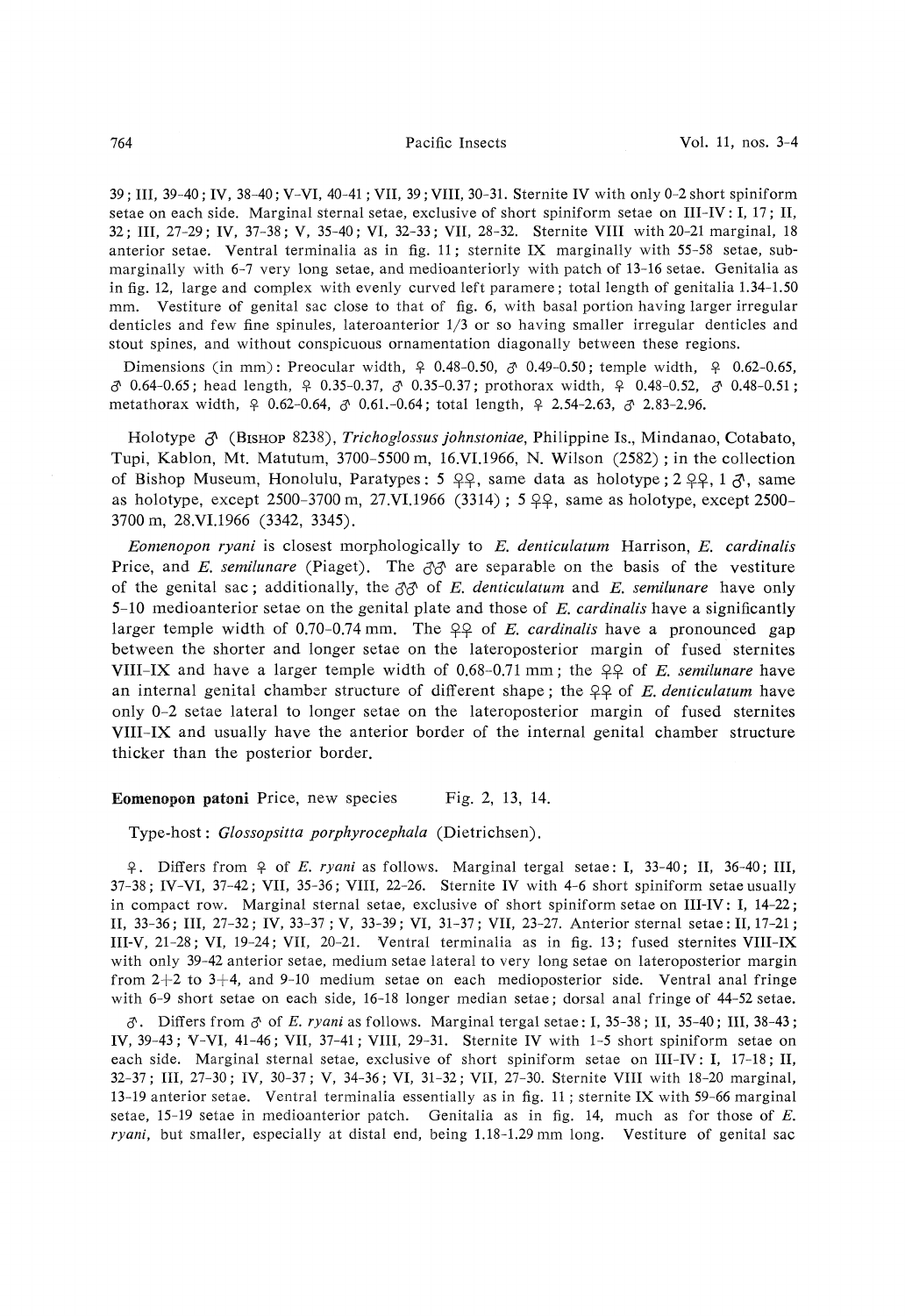

Fig. 1-14. 1-8. tf genital sac (X110): 1, *Eomenopon placentis* Price; 2, *E. patoni* n. sp.; 3, *E. clissoldi* Price; 4, *E. beeri* Price; 5, *E. cardinalis* Price; 6, *E. ryani* n. sp.; 7, *E. spinimentum* (Neumann); 8, *E. wilsoni* Price. 9-12. *E. ryani* n. sp.: 9, £ ventral terminalia  $(X90)$ ; 10,  $\varphi$  internal genital chamber structure  $(X160)$ ; 11,  $\varphi$  ventral terminalia  $(X90)$ ; 12,  $\delta$  genitalia (X70). 13-14. *E. patoni* n. sp.: 13,  $\beta$  ventral terminalia (X90); 14,  $\delta$  genitalia (X70).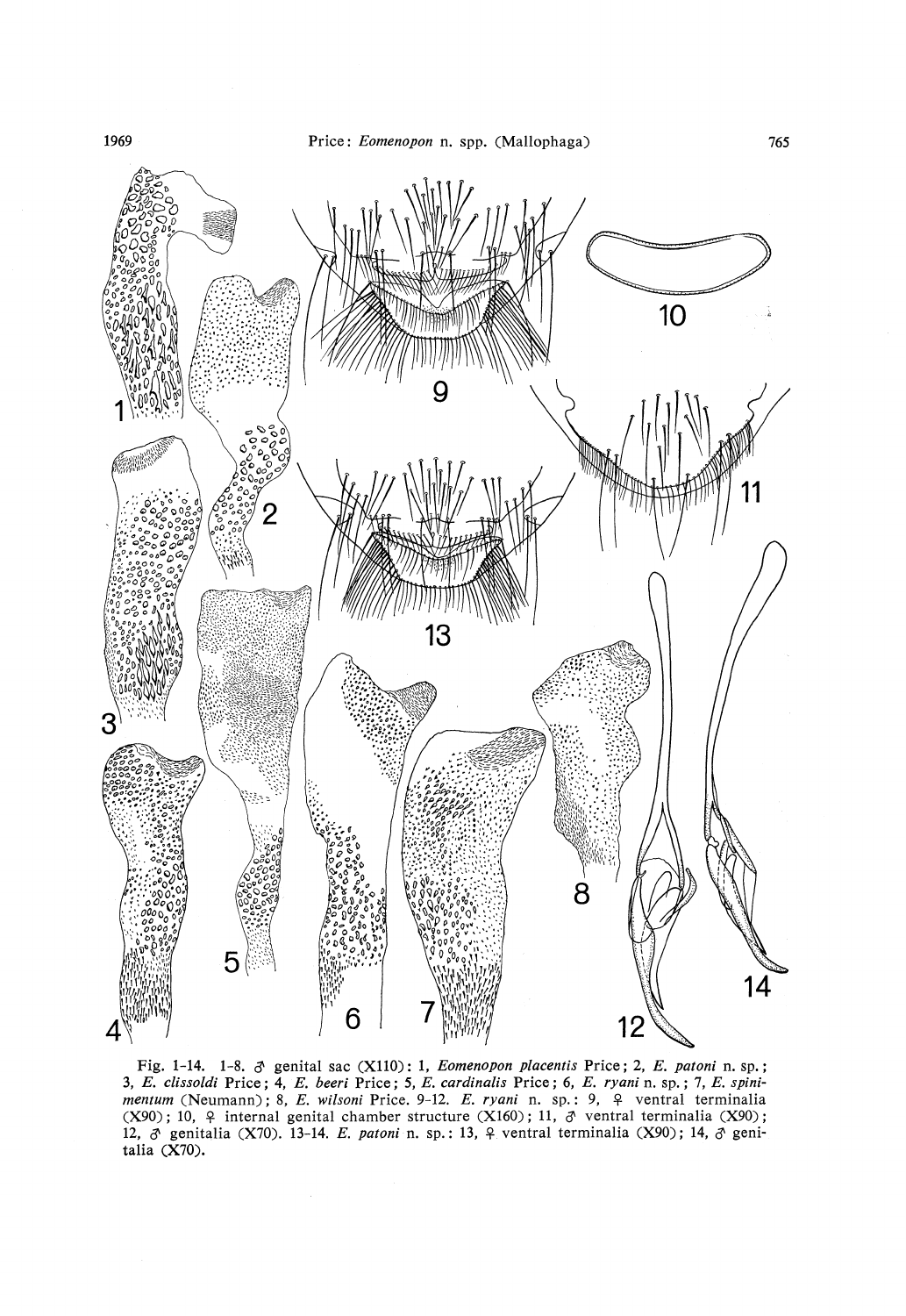as in fig. 2, with basal portion grossly similar to that of *E. ryani,* but distal 1/3 or so with small irregular denticles and stout spines entirely across sac, and without conspicuous ornamentation across median portion.

Dimensions (in mm) consistently smaller than for *E. ryani*: Preocular width,  $\varphi$  0.44-0.45,  $\varphi$ 0.44-0.46; temple width,  $\frac{1}{7}$  0.59-0.60,  $\frac{1}{7}$  0.59-0.63; head length,  $\frac{1}{7}$  0.31-0.33,  $\frac{1}{7}$  0.32-0.33; prothorax width,  $\frac{1}{7}$  0.44-0.45,  $\frac{1}{6}$  0.44-0.47; metathorax width,  $\frac{1}{7}$  0.57-0.61,  $\frac{1}{6}$  0.55-0.60; total length,  $9$  2.14-2.26,  $\delta$  2.37-2.51.

Holotype  $\varphi$ , *Glossopsitta porphyrocephala*, Bluett Springs, South Australia, 28.VII.1965, J. B. Paton; in the collection of the Division of Entomology Museum, C. S. I. R. O., Canberra, Australia. Paratypes: 3 ££ , 4 *tftf,* same data as holotype.

*\$* Genital Sacs of *Eomenopon* species Fig. 1-8.

A study of the vestiture of the  $\beta$  genital sacs has convinced me that the size and shape of the denticles as well as their distribution often furnish evidence supporting species separation within *Eomenopon.* Aside from *E. chlorocerci* Price, for which the *\$*  is still not known, I was able to examine a minimum of 2  $\partial \mathcal{S}$  for each of the remaining ll species of *Eomenopon* and I found the vestiture surprisingly consistent within a species and capable of being classed into 8 distinguishable types  $(fig. 1-8)$ . No particular reliance should be placed on the gross shape of the large membranous sac itself since this is understandably variable.

The sacs of *E. clissoldi* Price and *E. placentis* Price, the only 2 known species of the *clissoldi-group,* are distinctive from those of the species of the *spinimentum-group* in having elongate very large denticles on the basal 1/2 and in lacking ornamentation across the apical end, except for the usual striated area characteristic of all of the sacs. The large basal denticles of *E. clissoldi* (fig. 3) are grouped fairly compactly and are distinctly pointed at the end directed toward the base of the sac; those of *E. placentis*  (fig. 1) are more irregular, scattered, and, when pointed, the point arises laterally,

The sac as shown in fig. 4 is representative of that for *E. beeri* Price, *E. denticulatum, E. semilunare,* and *E. sintillatae* Price. This type is characterized as having fairly large irregularly rounded denticles, intermixed with smaller denticles and occasional spinules, continuous along the apical  $2/3$  to  $3/4$ ; the basal portion has abundant long slender spinules.

Probably the sac coming closest to the above type is that of *E. spinimentum* (fig. 7), but with this the denticles are often obviously pointed, somewhat larger across the middle 1/3 than apically.

The previously described sacs of *E. ryani* (fig. 6) and *E. patoni* (fig. 2) are unique in having the comparatively unornamented area separating the smaller apical denticles from the much coarser basal ones.

The compactly arranged fairly regularly shaped small denticles across the apical  $1/2$ of the sac of *E. cardinalis (fig.* 5) make this highly characteristic and easily separated from the other types; the arrangement of these denticles, especially in the center of the area, is almost whorled fingerprint-like. A small unornamented zone separates these from the larger basal denticles.

With only sparse small fine denticles and blunt spines, an irregular unornamented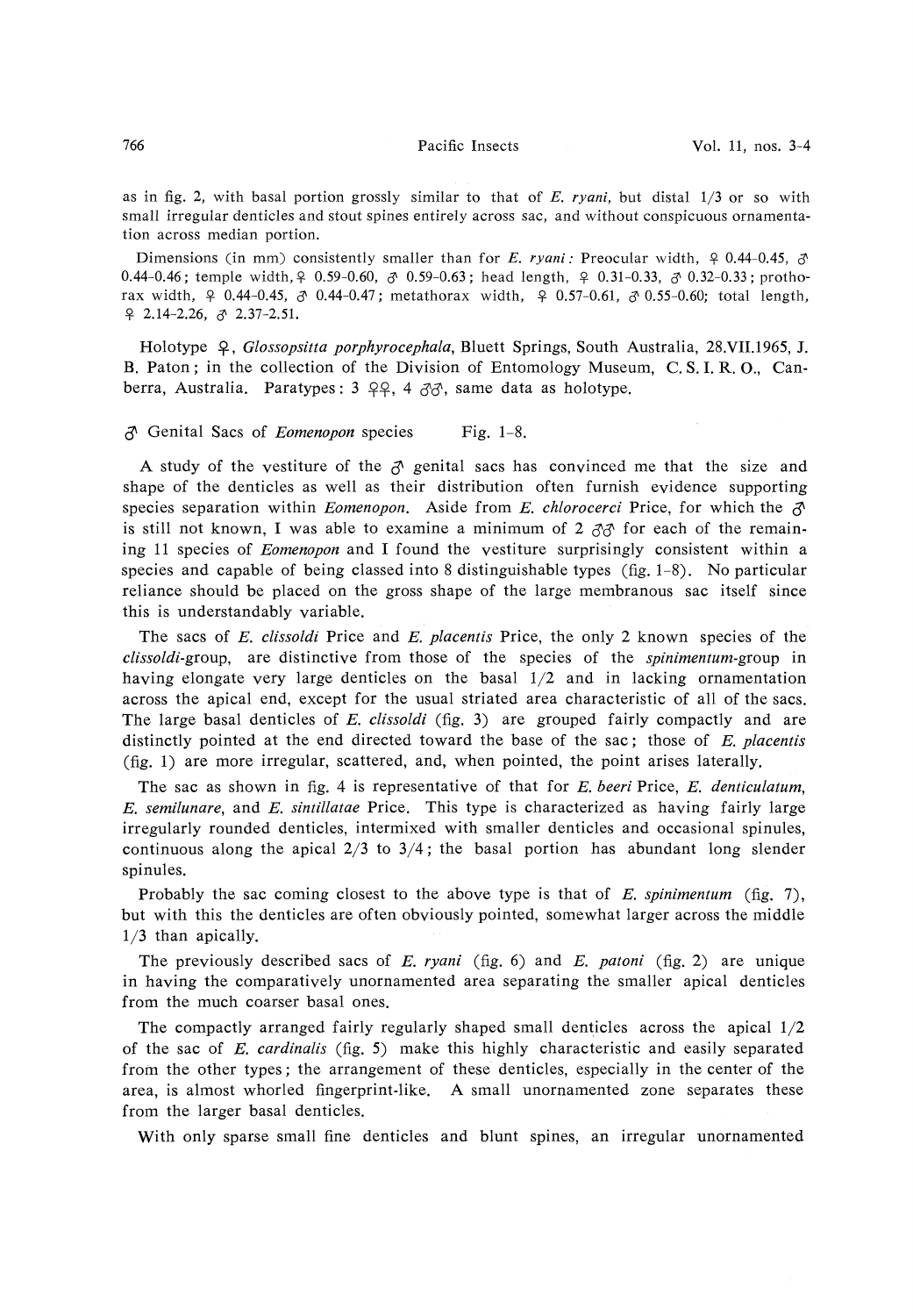central area, and a laterobasal area of fine slender spinules, the sac of *E. wilsoni* Price (fig. 8) is the only one lacking larger denticles of some type somewhere on the sac,

# REFERENCE

Price, R. D. 1966. The genus *Eomenopon* Harrison with descriptions of seven new species (Mallophaga: Menoponidae). *Pacif. Ins.* 8: 17-28.